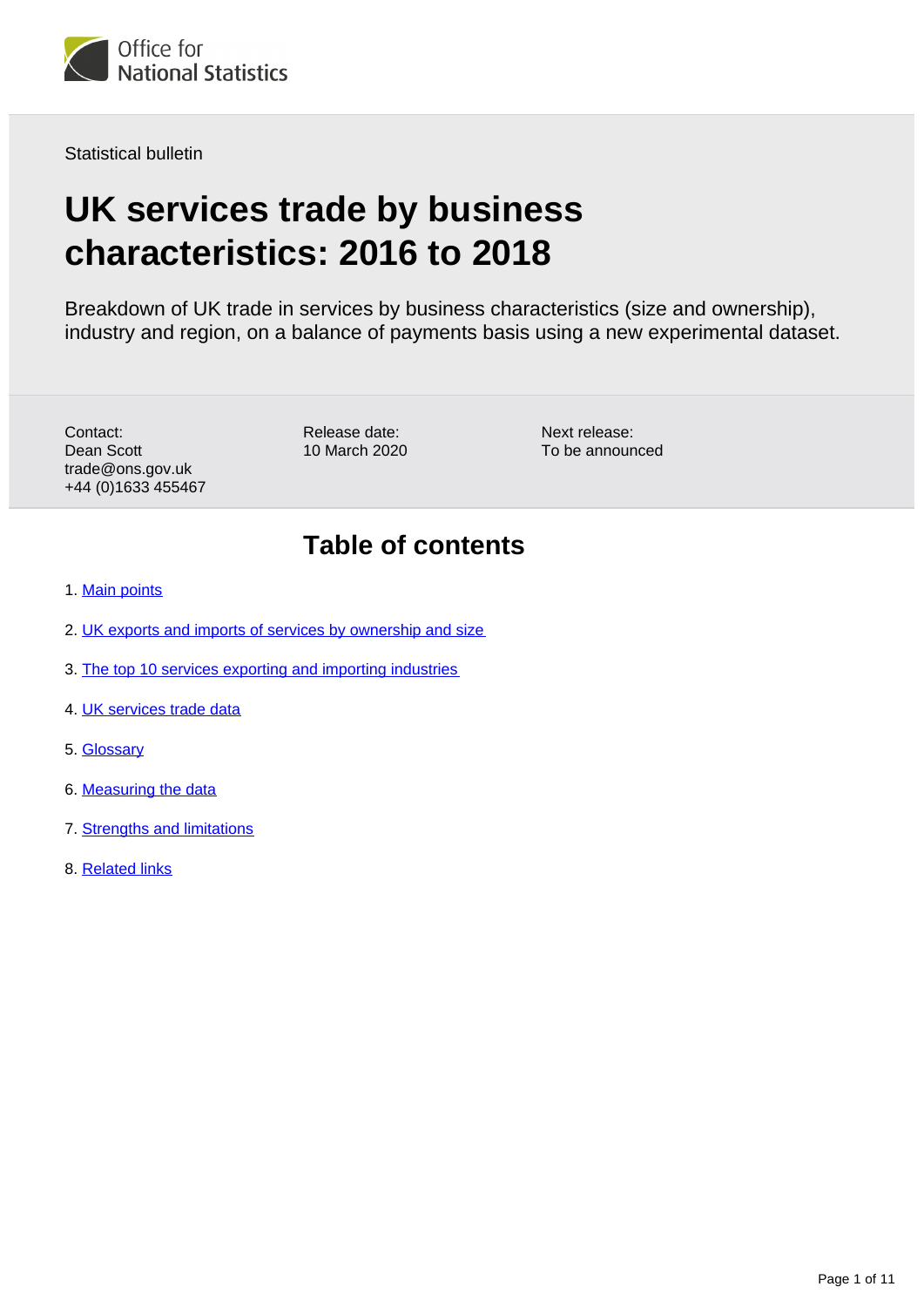## <span id="page-1-0"></span>**1 . Main points**

- Of businesses with known characteristics, large foreign-owned businesses (that is, those with 250 or more employees) traded more than any other business type, exporting and importing £46.0 billion and £24.8 billion of services in 2018, respectively.
- In 2018, foreign-owned businesses exported £96.3 billion and imported £49.9 billion of services, whereas domestically owned businesses exported and imported less, at £69.8 billion and £33.5 billion, respectively.
- In 2018, large businesses exported £70.5 billion and imported £37.7 billion of services, medium businesses exported £34.8 billion and imported £13.7 billion, and small businesses exported £25.6 billion and imported £11.5 billion.
- All business sizes exported more to non-EU countries than EU countries in 2018, whereas only large businesses imported more from non-EU countries than EU countries.
- In 2018, small domestically owned businesses traded more than small foreign-owned businesses, whereas large foreign-owned businesses traded more than large domestically owned businesses.
- Of the top 10 services exporting and importing industries, as defined in [our trade in services by industry](https://www.ons.gov.uk/economy/nationalaccounts/balanceofpayments/articles/uktradeinservicesbyindustrycountryandservicetype/2016to2018) release, imports and exports were both mainly driven by large businesses in 2018.

## <span id="page-1-1"></span>**2 . UK exports and imports of services by ownership and size**

This is a new experimental release looking at the value of services trade by business characteristics (that is, by size and ownership status) on a balance of payments (BoP) basis. Additional breakdowns are available by [industry and region.](https://www.ons.gov.uk/releases/uktradeinservicesbyindustrycountryandservicetype) This release is accompanied by a [rich dataset](https://www.ons.gov.uk/economy/nationalaccounts/balanceofpayments/datasets/uktradeinservicesbybusinesscharacteristics) to help users explore which types of businesses contribute most to the trade in services aggregates, which industries they are in and which regions they trade with.

Trade in services undertaken by businesses that we have not been able to link characteristics to are not included in this analysis and have been excluded from total trade in services for the purpose of percentage of total calculations. The following analysis reflects trade in services by businesses with known characteristics only. At most, businesses with unknown characteristics accounted for 57.4% of total services exports and 68.1% of total services imports in 2018, though the percentage of unknown may be lower in some tables (see Measuring the [data](https://www.ons.gov.uk/businessindustryandtrade/internationaltrade/bulletins/ukservicestradebybusinesscharacteristics/2016to2018#measuring-the-data)).

### **Ownership**

Excluding businesses with unknown characteristics, foreign-owned UK businesses contributed the most to UK exports and imports of services (Figure 1). Foreign-owned businesses exported £96.3 billion of services in 2018 compared with £69.8 billion of services exports by domestically owned businesses. Both domestically owned and foreign-owned businesses exported more to non-EU countries than EU countries: domestically owned businesses exported 63.2% of their services to non-EU countries, while foreign-owned businesses exported 57.9%.

The same pattern was observed for imports in 2018; foreign-owned businesses imported £49.9 billion of services, compared with £33.5 billion imported by domestically owned businesses. Both foreign-owned and domestically owned businesses imported more from non-EU countries than EU countries: foreign-owned businesses imported 50.7% of their services from non-EU countries, while domestically owned businesses imported 56.3%.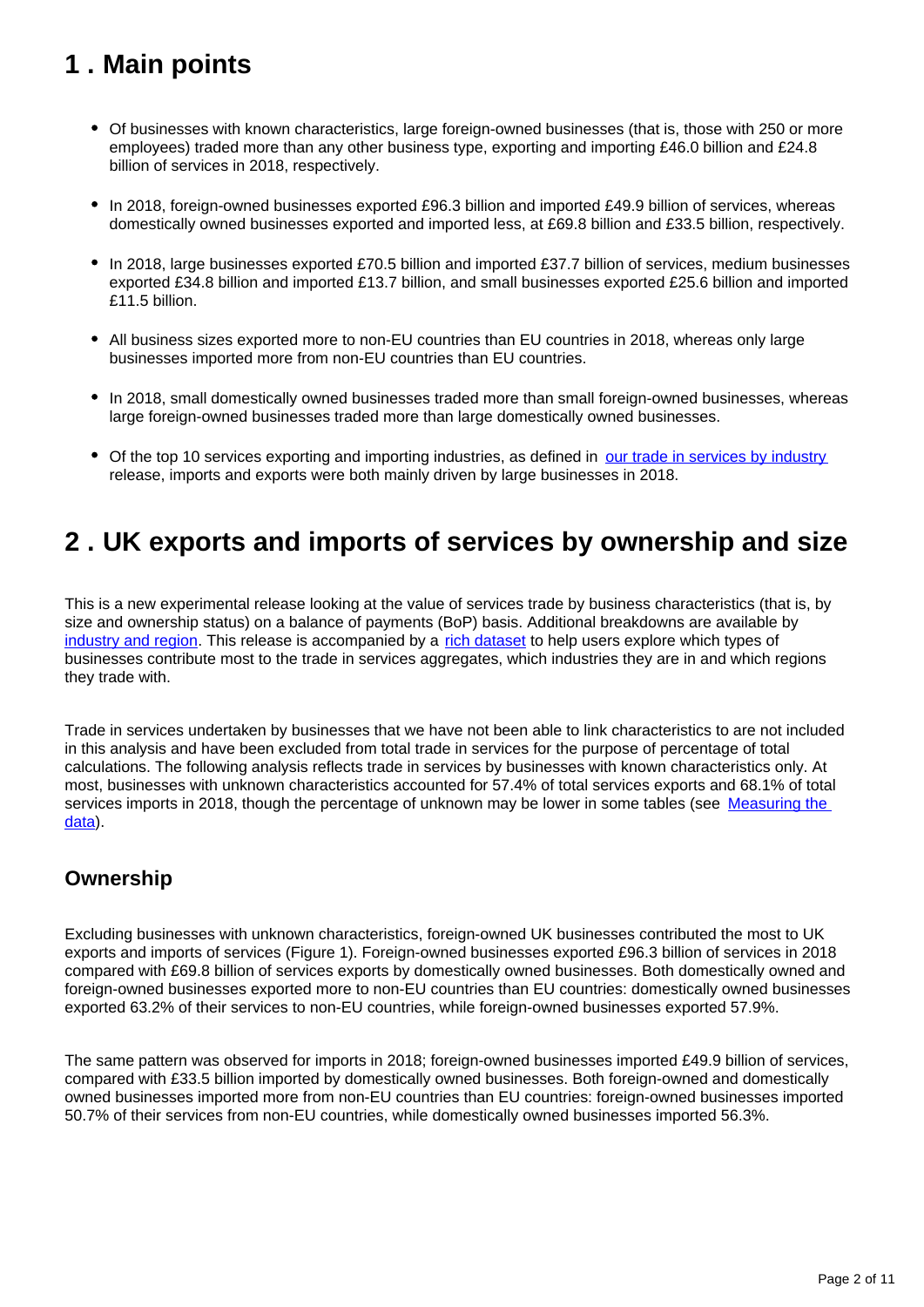**UK exports and imports of services split by domestic and foreign-owned businesses and EU and non-EU countries, 2018**

### Figure 1: Foreign-owned UK businesses contributed the most to UK exports and imports of services

UK exports and imports of services split by domestic and foreign-owned businesses and EU and non-EU countries, 2018



#### **Source: Office for National Statistics – UK trade in services**

#### **Size**

Excluding businesses with unknown characteristics, large businesses exported more than small and mediumsized businesses, exporting £70.5 billion of services in 2018 (Figure 2). Medium-sized businesses exported a lesser £34.8 billion, followed by small businesses, which exported £25.6 billion. All business sizes exported more to non-EU countries than EU countries, with approximately 60% of exports for each business size going to non-EU countries.

Large businesses also imported more than small and medium-sized businesses, importing £37.7 billion in 2018, followed by medium-sized and small businesses, which imported £13.7 billion and £11.5 billion, respectively. Large businesses were the only business type to import more from non-EU countries than EU countries, with 57.5% of their imports coming from non-EU countries in 2018. Medium-sized businesses and small businesses imported 45.9% and 47.6% of their services from non-EU countries, respectively.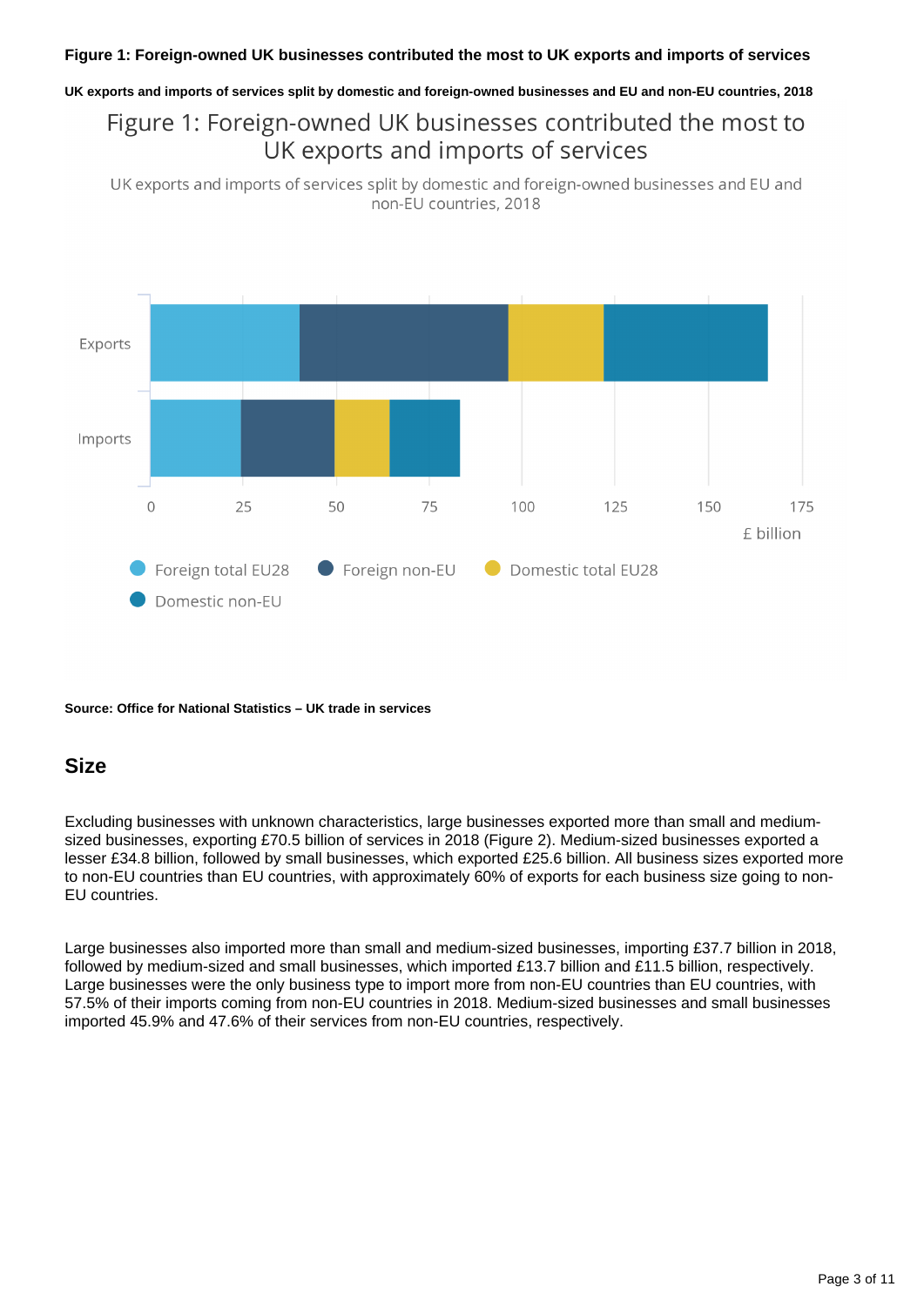#### **UK services exports and imports by business size and region, 2018**

### Figure 2: Large businesses traded more than small and medium-sized businesses

UK services exports and imports by business size and region, 2018



**Source: Office for National Statistics – UK trade in services**

### **Ownership by size**

Excluding businesses with unknown characteristics, large foreign-owned UK businesses contributed the most to UK trade in services in 2018 (Figure 3). These businesses were responsible for 36.5% (or £70.7 billion) of total trade (exports plus imports) by businesses with known characteristics in 2018, with £46.0 billion exported and £24.8 billion imported. In 2018, foreign-owned large UK businesses traded 88.6% more than domestically owned large UK businesses (exports plus imports).

Large businesses also contributed the most to trade in services by domestically owned businesses. In 2018, these businesses were responsible for 19.4% (or £37.5 billion) of total services trade by businesses with known characteristics, comprising £24.5 billion in exports and £13.0 billion in imports.

Medium-sized businesses contributed 25.0% (or £48.5 billion) of total UK trade in services in 2018, with domestically owned businesses and foreign-owned businesses contributing evenly (£24.6 billion and £23.9 billion, respectively).

Small businesses contributed least to total UK trade in services, being responsible for 19.1% (or £37.1 billion) of total trade by businesses with known characteristics. Of this, £23.0 billion was attributed to domestically owned businesses and £14.1 billion to foreign-owned businesses. Domestically owned small businesses traded 63.5% more than foreign-owned small businesses in 2018.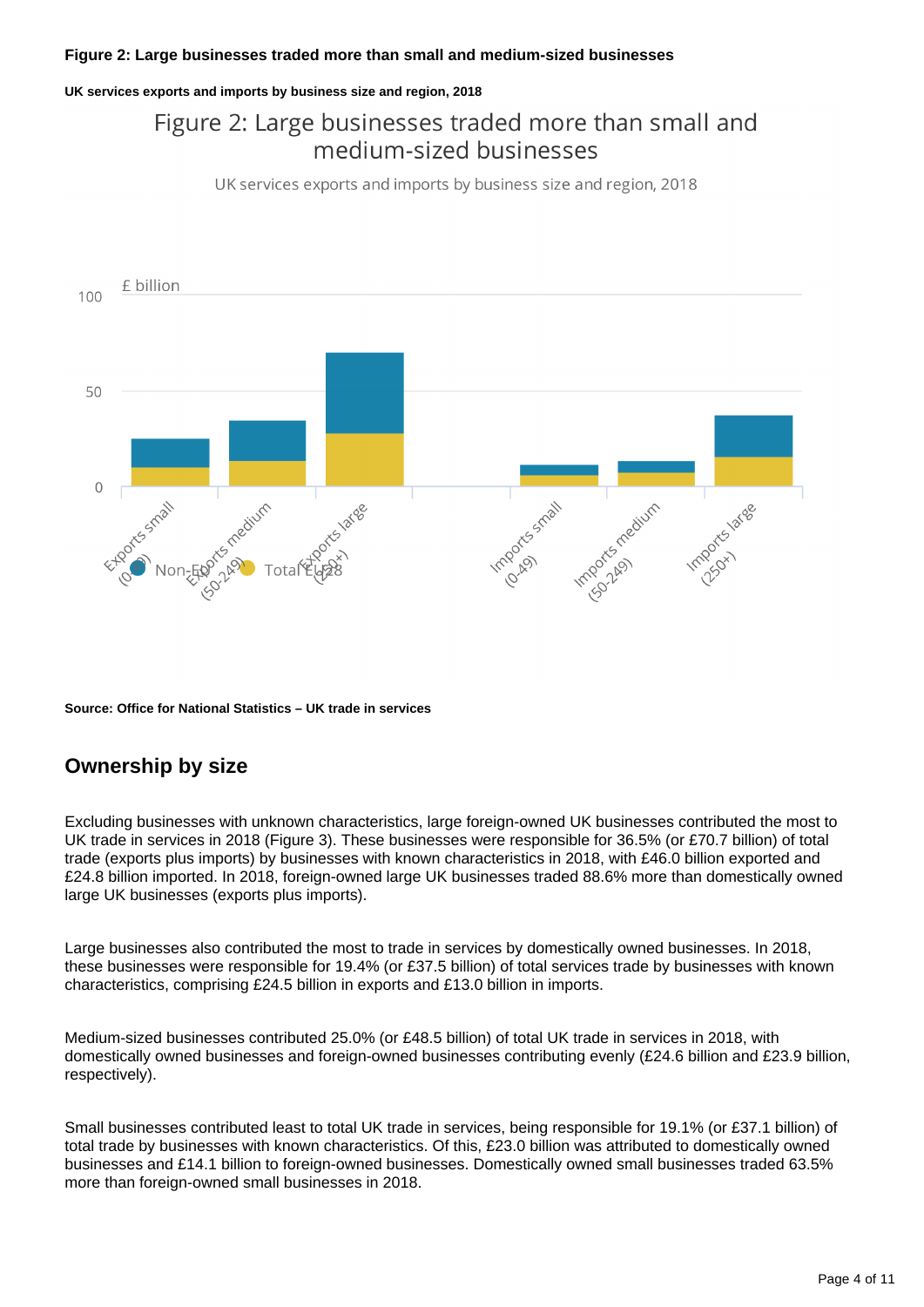#### **UK services exports and imports by ownership and size, 2018**

### Figure 3: Large foreign-owned businesses were the largest driver of UK trade in services in 2018

UK services exports and imports by ownership and size, 2018



**Source: Office for National Statistics – UK trade in services**

## <span id="page-4-0"></span>**3 . The top 10 services exporting and importing industries**

Trade in services undertaken by businesses that we have not been able to link characteristics to are not included in this analysis and have been excluded from total trade in services for the purpose of percentage of total calculations. The following analysis reflects trade in services by businesses with known characteristics only. At most, businesses with unknown characteristics accounted for 57.4% of total services exports and 68.1% of total services imports in 2018, though the percentage of unknown may be lower in some tables (see Measuring the [data](https://www.ons.gov.uk/businessindustryandtrade/internationaltrade/bulletins/ukservicestradebybusinesscharacteristics/2016to2018#measuring-the-data)).

#### **Exports**

Our [UK trade in services by industry, country and service type: 2016 to 2018](https://www.ons.gov.uk/economy/nationalaccounts/balanceofpayments/articles/uktradeinservicesbyindustrycountryandservicetype/2016to2018) publication presented the 10 largest services-exporting industries. Figure 4 breaks this data down further by business size, with unknown and aggregated suppressed values included to remain consistent with the industry publication.

The largest services-exporting industry in 2018 was the financial services activities industry (industry 64), which exported £55.8 billion of services. As the majority of this industry is not measured by International Trade in Services Survey (ITIS), limited business characteristics data are available. Other than the wholesale trade industry (industry 46), the remaining services-exporting industries in the top 10 (where business characteristics data are available) were mainly large businesses. Exports by the wholesale trade industry were dominated by medium-sized businesses.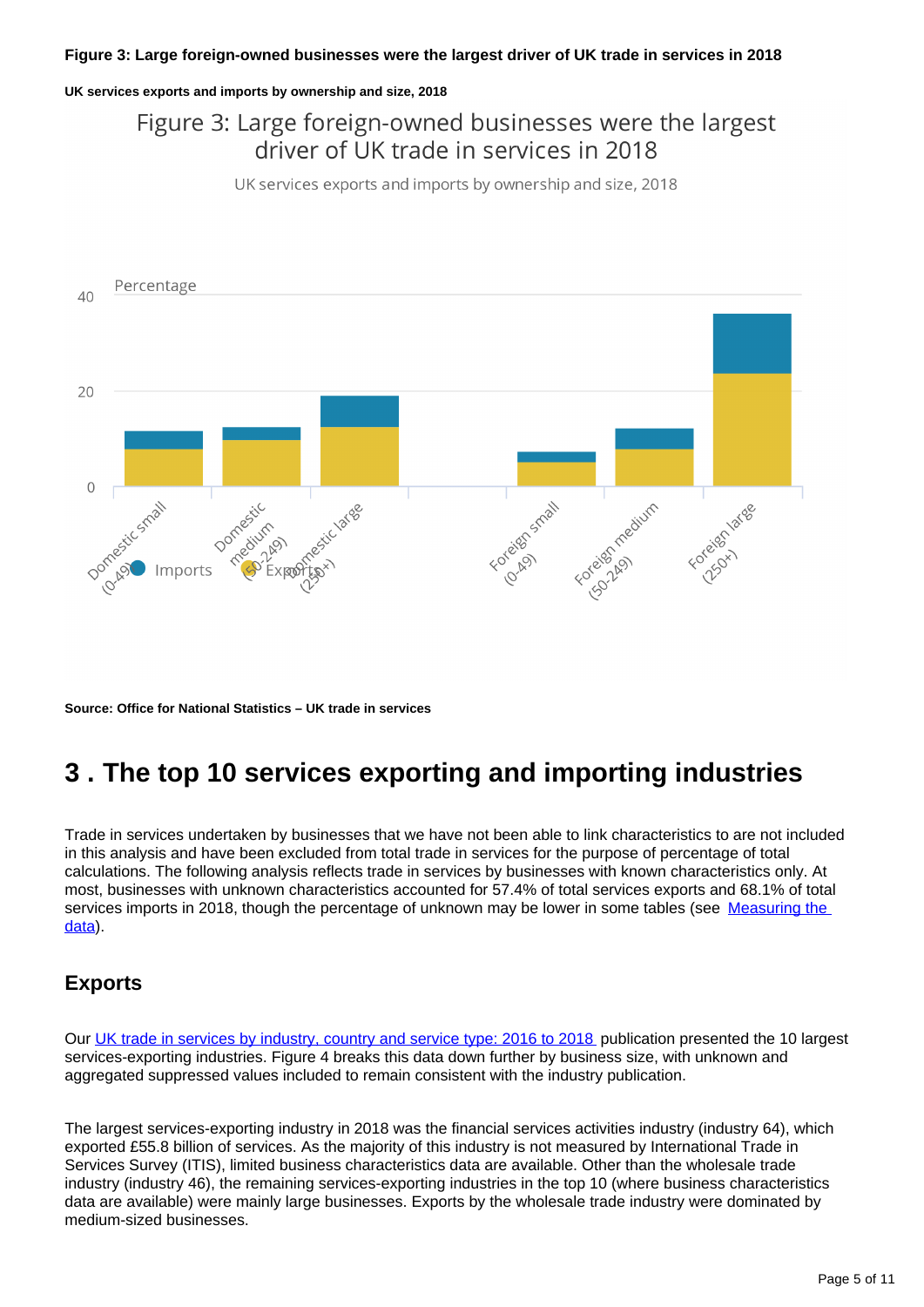#### **Figure 4: Of the top 10 services-exporting industries, large businesses generally exported the most**

#### **Top 10 services-exporting industries by size, 2018**

### Figure 4: Of the top 10 services-exporting industries, large businesses generally exported the most

Top 10 services-exporting industries by size, 2018



**Source: Office for National Statistics – UK trade in services**

### **Imports**

Our [UK trade in services by industry, country and service type: 2016 to 2018](https://www.ons.gov.uk/economy/nationalaccounts/balanceofpayments/articles/uktradeinservicesbyindustrycountryandservicetype/2016to2018) publication presented the 10 largest services-importing industries. Figure 5 breaks this data down further by business size, with unknown and aggregated suppressed values included to remain consistent with the industry publication.

The largest services-importing industry in 2018 was the financial services activities industry (industry 64), which imported £27.1 billion of services. As the majority of this industry is not measured by ITIS, limited business characteristics data are available. Other than the wholesale trade (industry 46) and telecommunications (industry 61) industries, the remaining services-importing industries in the top 10 (where business characteristics data are available) were mainly large businesses. Imports by the wholesale trade industry were dominated by mediumsized businesses, whereas the majority of imports by the telecommunications industry were by small businesses.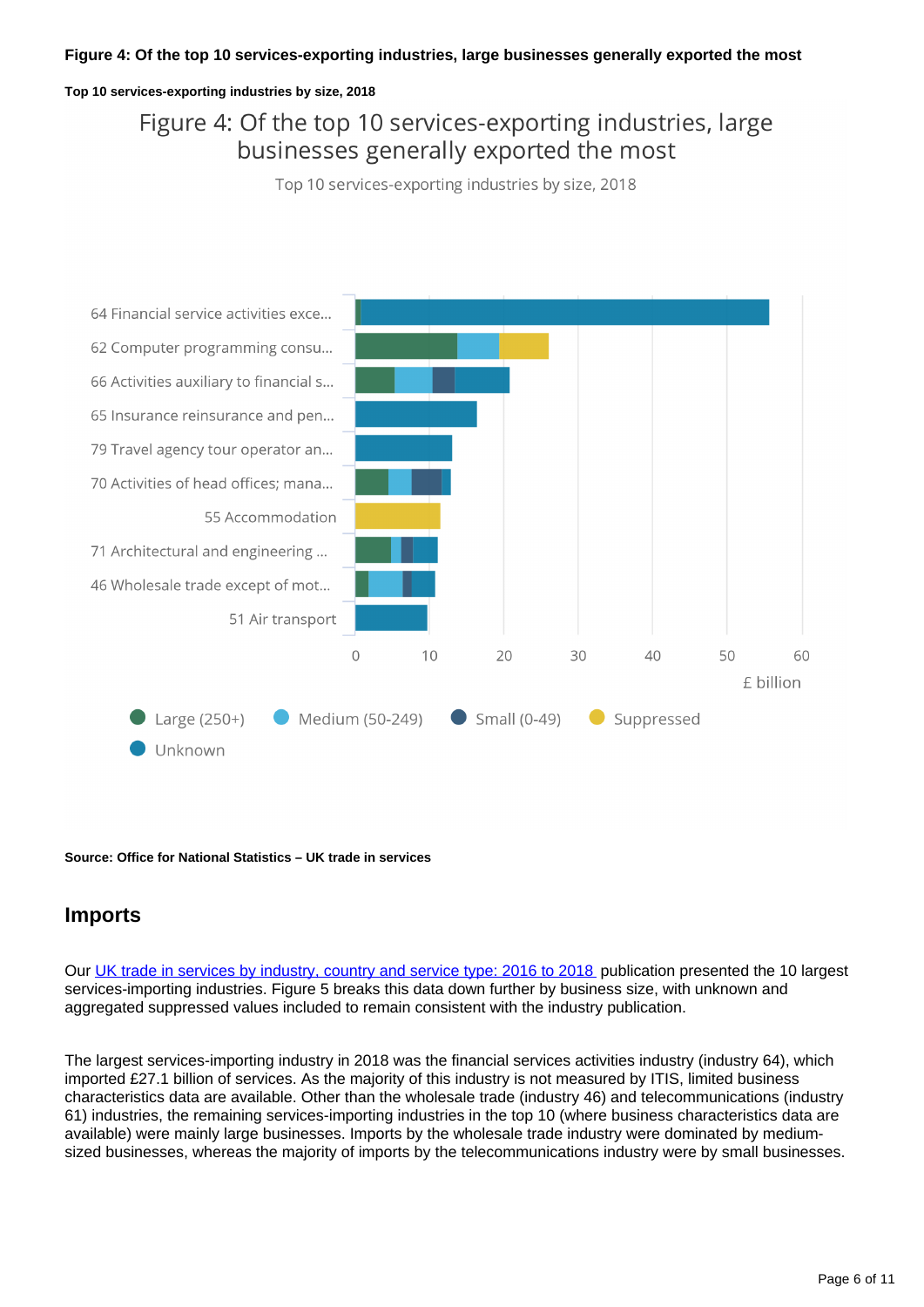#### **Figure 5: Of the top 10 services-importing industries, large businesses generally imported the most**

#### **Top 10 services-importing industries by size, 2018**

### Figure 5: Of the top 10 services-importing industries, large businesses generally imported the most

Top 10 services-importing industries by size, 2018



**Source: Office for National Statistics – UK trade in services**

## <span id="page-6-0"></span>**4 . UK services trade data**

#### [UK trade in services by business characteristics](https://www.ons.gov.uk/economy/nationalaccounts/balanceofpayments/datasets/uktradeinservicesbybusinesscharacteristics) Dataset | Released 10 March 2020 Breakdown of UK trade in services by business characteristics on a balance of payments (BoP) basis using a new experimental dataset.

## <span id="page-6-1"></span>**5 . Glossary**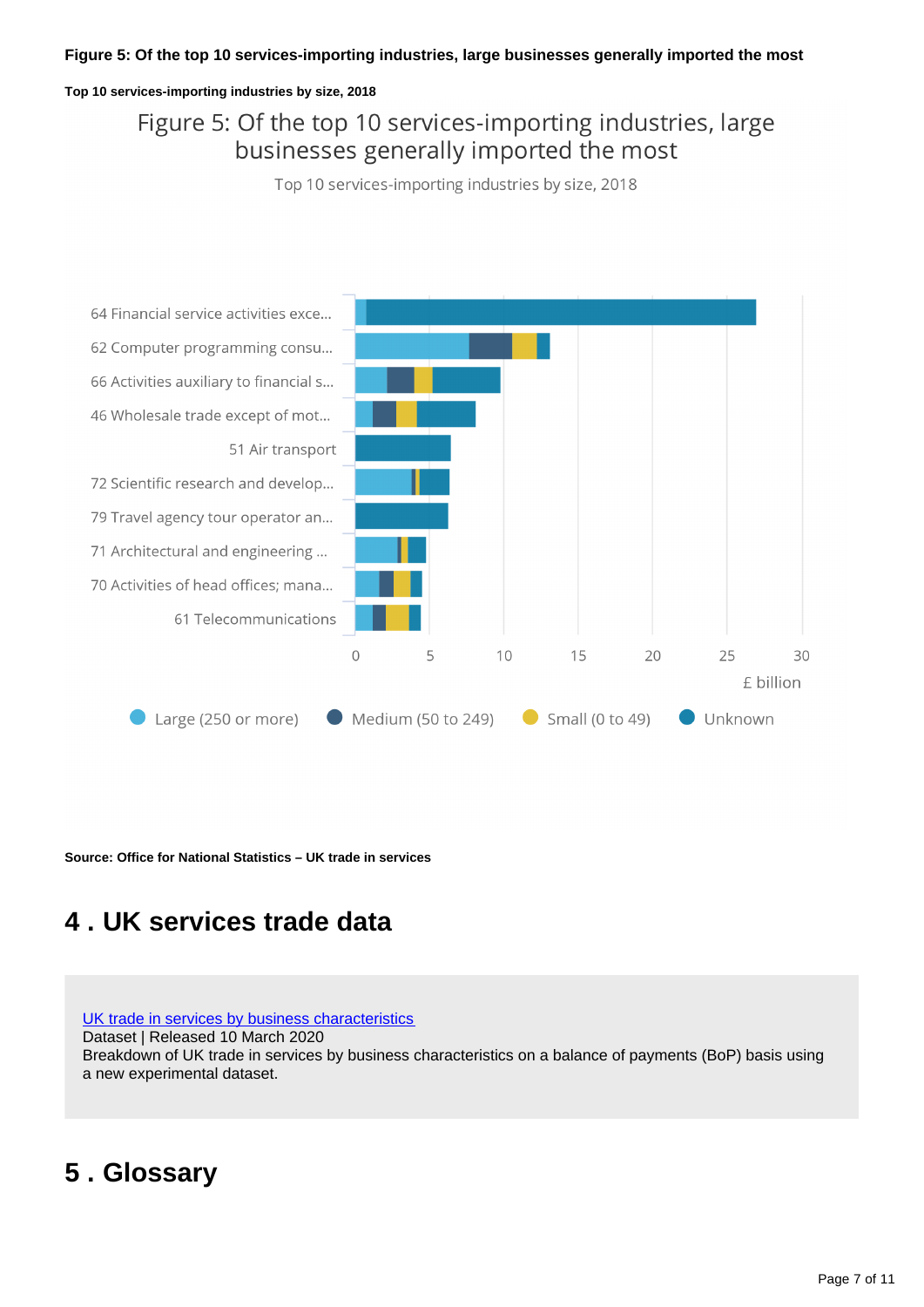### **Domestic ownership**

Domestic ownership is where the ultimate controlling parent is based in the UK.

### **Foreign ownership**

Foreign ownership is where the ultimate controlling parent is based outside the UK.

#### **Unknown ownership**

Unknown ownership is where the location of the ultimate controlling parent cannot be determined.

### **Business size**

There are four categories of business size: small (0 to 49 employees), medium (50 to 249 employees), large (250 or more employees) and unknown (the number of employees cannot be determined).

## <span id="page-7-0"></span>**6 . Measuring the data**

The dataset for the trade in services analysis released alongside this bulletin was compiled by combining microdata within our existing [trade in services by industry dataset](https://www.ons.gov.uk/economy/nationalaccounts/balanceofpayments/articles/uktradeinservicesbyindustrycountryandservicetype/2016to2018) that has been sourced via the International Trade in Services Survey (ITIS) with the Office for National Statistics (ONS) [Inter-Departmental Business](https://www.ons.gov.uk/aboutus/whatwedo/paidservices/interdepartmentalbusinessregisteridbr)  [Register \(IDBR\)](https://www.ons.gov.uk/aboutus/whatwedo/paidservices/interdepartmentalbusinessregisteridbr). The IDBR contains additional business characteristics information, such as the number of employees and whether owned by a domestic or foreign ultimate parent company.

Quality and methodology information for the existing trade in services by industry dataset can be found in Section [8 of the latest release.](https://www.ons.gov.uk/economy/nationalaccounts/balanceofpayments/articles/uktradeinservicesbyindustrycountryandservicetype/2016to2018#measuring-the-data)

### **International Trade in Services Survey (ITIS)**

The main data source for our trade in services statistics is ITIS. This is the only data source that we collect at a business-level. Therefore, all estimates of services trade by business characteristics relate only to data collected via ITIS. Remaining services trade have been allocated to "unknown" characteristics, in line with **Eurostat** [international best practice](https://ec.europa.eu/eurostat/documents/3859598/8466641/KS-GQ-16-007-EN-N.pdf/f24fbd9e-4aeb-465d-af03-4dd169600ebd) for measuring services trade by business characteristics.

ITIS collects company-level microdata on exports and imports of services products. Office for National Statistics (ONS) ITIS data are compliant with the latest international standards, as outlined in the [Manual on Statistics of](https://unstats.un.org/unsd/publication/Seriesm/seriesM_86Rev1e.pdf)  [International Trade in Services 2010 \(MSITS 2010\)](https://unstats.un.org/unsd/publication/Seriesm/seriesM_86Rev1e.pdf).

Breakdowns are available by product, industry and geographical region, and products are classified using the [Extended Balance of Payments Services classification \(EBoPS 2010\)](http://www.oecd.org/sdd/its/EBOPS-2010.pdf). ITIS consists of 52 products and 17 product groups, and it is the main source of UK trade in services data, covering most industries. However, it has several exceptions such as: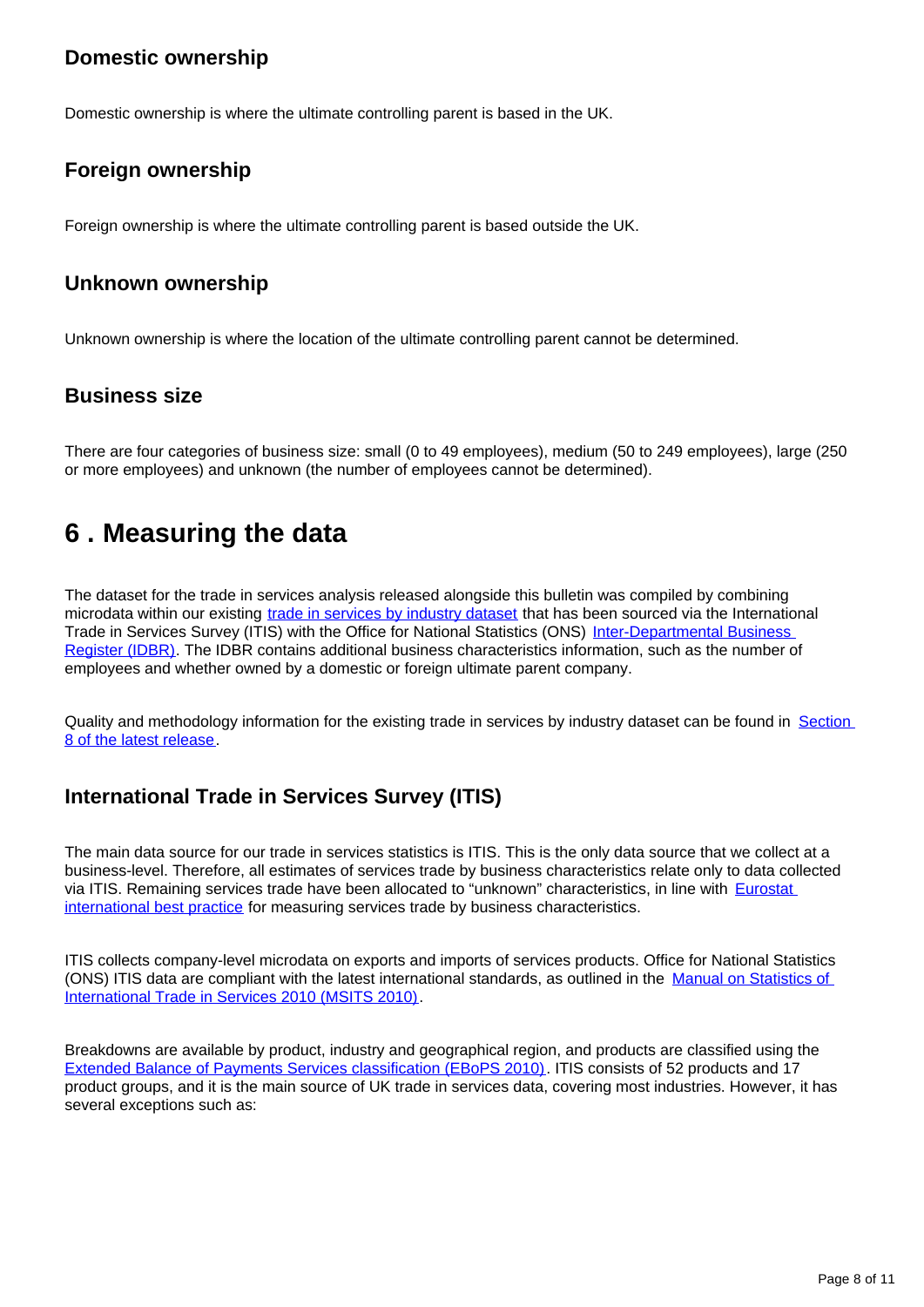- travel
- transport
- banking and other financial institutions
- higher education
- charities
- most activities within the legal profession

The quarterly sample is made up of approximately 2,200 businesses, and the annual sample is made up of approximately 15,500 businesses. The survey data from both the quarterly and annual results are combined to produce the [annual ITIS estimates](https://www.ons.gov.uk/businessindustryandtrade/internationaltrade/bulletins/internationaltradeinservices/previousReleases) and are used as a main data source to compile total trade in services .<br>estimates

For industries that ITIS measures, a direct industry breakdown can be found using the industrial classifications of responding businesses. All businesses sampled to complete ITIS are sampled from the IDBR, which contains records of the [Standard Industrial Classification \(SIC\)](https://www.ons.gov.uk/methodology/classificationsandstandards/ukstandardindustrialclassificationofeconomicactivities/uksic2007) of each business. ITIS service type by country data are then broken down into industries using this business-level SIC information and are therefore considered robust.

ITIS does not stratify based on employment count or ownership status. Therefore, although we have assumed the sample is representative of these characteristics, we cannot be certain.

More quality and methodology information on strengths, limitations, appropriate uses, and how the data were created is available in the [ITIS QMI](https://www.ons.gov.uk/businessindustryandtrade/internationaltrade/qmis/internationaltradeinservicesqmi).

### **Inter-Departmental Business Register (IDBR)**

This release presents trade in services data by size of business and by ownership status, enabled through linking to the IDBR. The IDBR is a comprehensive record of UK businesses compiled and used by the government for statistical purposes. The IDBR provides the main sampling frame for ONS business surveys and other government departments, covering over 2.7 million businesses in all sectors of the UK economy.

The primary data used to maintain the IDBR are provided by HM Revenue and Customs (HMRC). All firms registered with HMRC for either Value Added Tax (VAT) or Pay As You Earn (PAYE) purposes are listed, excluding those without employees and with turnover below the VAT threshold.

The IDBR includes data on the structure of businesses, classifying "VAT units" and "PAYE units" from the HMRC registrations. "Local units" represent the individual sites on which the business operates, while "reporting units" are usually made up of local units that undertake similar activities. The "VAT unit" contains all units within an enterprise. An "enterprise group" contains all enterprises within the group. Businesses are sampled for the ITIS at the "reporting unit" level.

To identify employment, businesses are linked to the IDBR reporting unit table at the "reporting unit" level. To identify ownership status, businesses are linked to the IDBR enterprise group table, to identify whether the enterprise group that owns the reporting unit is located inside or outside the UK. In some instances, it is possible to link businesses to identify employment but not ownership status; in some instance, it is possible to identify ownership status but not employment; and in some instances, neither can be identified. As a result, in tables containing both ownership and size breakdowns, the sum of services trade for size or ownership will not equal size or ownership in tables with only one of the breakdowns.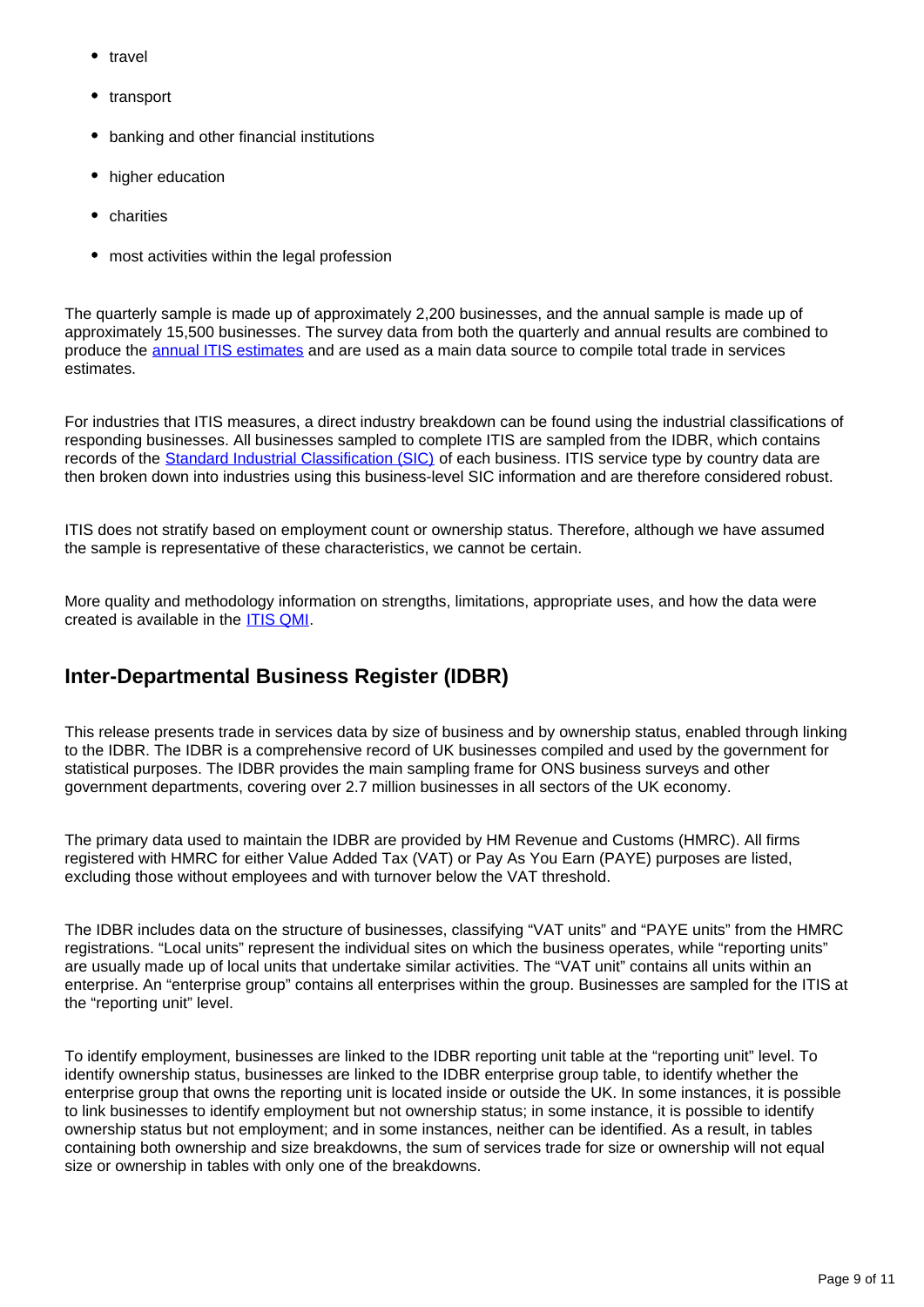As it is not always possible to link with the IDBR, there are further instances of businesses with "unknown" characteristics (in addition to businesses not captured via ITIS), which have not been possible to link to the IDBR and therefore also appear in "unknown". As a result, the "unknown" breakdowns available in different tables will not always equal each other, owing to linking discrepancies.

#### **Location**

The location of the ultimate parent company rather than the immediate parent company is used to identify whether a business is foreign-owned, which is in line with [Eurostat international best practice](https://ec.europa.eu/eurostat/documents/3859598/8466641/KS-GQ-16-007-EN-N.pdf/f24fbd9e-4aeb-465d-af03-4dd169600ebd) on measuring services trade by business characteristics.

### **After EU withdrawal**

As the UK leaves the EU, it is important that our statistics continue to be of high quality and are internationally comparable. During the transition period, those UK statistics that align with EU practice and rules will continue to do so in the same way as before 31 January 2020. We will continue to produce statistics broken down to EU and non-EU aggregates.

After the transition period, we will continue to produce our international trade statistics in line with the UK Statistics Authority's [Code of Practice for Statistics](https://www.statisticsauthority.gov.uk/code-of-practice/) and in accordance with internationally agreed statistical guidance and standards. This is based on the International Monetary Fund's (IMF's) Balance of Payments and [International Investment Position Manual sixth edition \(BPM6\)](https://www.imf.org/external/pubs/ft/bop/2007/bopman6.htm), until those standards are updated.

Data published in UK trade statistical releases also form part of the broader system of UK National Accounts, which will be produced in line with international standards as laid down in the European System of Accounts [\(ESA\) 2010](https://ec.europa.eu/eurostat/web/products-manuals-and-guidelines/-/KS-02-13-269) until the EU budgets are finalised for the years in which we were a member, as specified in the Withdrawal Agreement.

### **Trade asymmetries**

These data are our best estimates of bilateral UK trade flows, compiled following internationally agreed standards and using a wide range of robust data sources. However, in some cases alternative estimates of bilateral trade flows are available from the statistical agencies for those countries or through central databases such as UN [Comtrade](https://comtrade.un.org/). Differences between estimates are known as trade asymmetries and are a known aspect of international trade statistics, affecting bilateral estimates across the globe, not just in the UK.

We are heavily engaged in analysis of these asymmetries, developing strong bilateral relationships with other countries to understand, explain and potentially reduce them. We have produced a series of analyses showing [comparisons and the relative strengths of different estimates](https://www.ons.gov.uk/economy/nationalaccounts/balanceofpayments/articles/asymmetriesintradedatadivingdeeperintoukbilateraltradedata/updatinganalysisofukbilateraltradedata), which users may wish to reference to help them better understand the quality of our bilateral trade estimates.

## <span id="page-9-0"></span>**7 . Strengths and limitations**

### **Experimental Statistics**

It is important to emphasise that the statistics included within this release are [experimental.](https://www.ons.gov.uk/methodology/methodologytopicsandstatisticalconcepts/guidetoexperimentalstatistics) The methodology used to compile the data are subject to future improvements. Further detail regarding the methodology used to compile the statistics can be found in [Measuring the data.](https://www.ons.gov.uk/businessindustryandtrade/internationaltrade/bulletins/ukservicestradebybusinesscharacteristics/2016to2018#measuring-the-data)